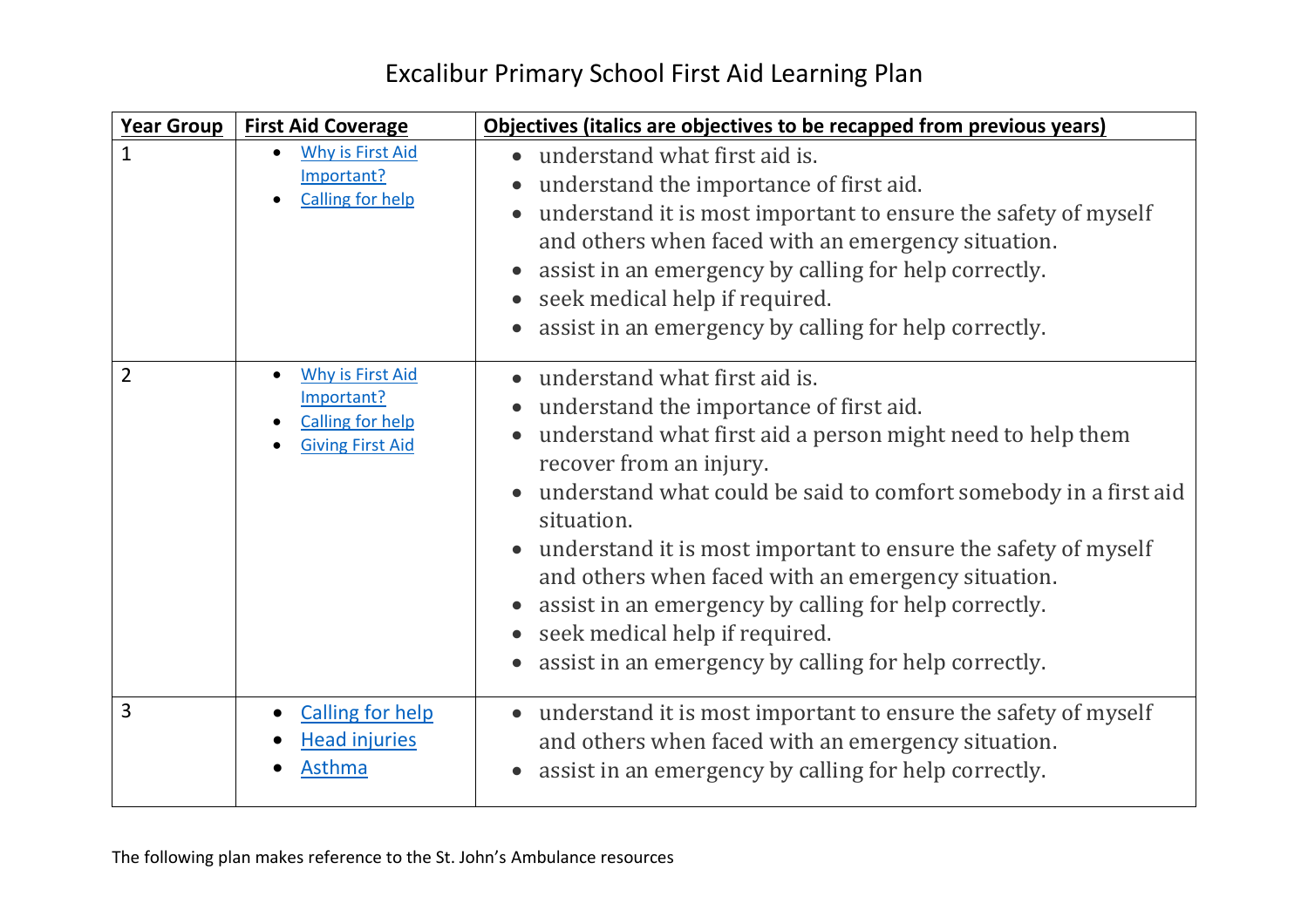|                |                                                                                                                             | • give the correct information when calling the emergency<br>services for help.<br>seek medical help if required.<br>assess a casualty's condition calmly.<br>comfort and reassure a casualty who has a head injury.<br>seek medical help if required.<br>assess a casualty's condition calmly and identify an allergic<br>reaction to a bite or sting.<br>comfort and reassure a casualty who has been bitten or stung<br>seek medical help if required.<br>identify and manage a casualty who is having difficulty breathing<br>due to asthma.<br>comfort and reassure the casualty who is having an asthma<br>attack. |
|----------------|-----------------------------------------------------------------------------------------------------------------------------|--------------------------------------------------------------------------------------------------------------------------------------------------------------------------------------------------------------------------------------------------------------------------------------------------------------------------------------------------------------------------------------------------------------------------------------------------------------------------------------------------------------------------------------------------------------------------------------------------------------------------|
| $\overline{4}$ | <b>Calling for help</b><br>$\bullet$<br><b>Head injuries</b><br><b>Bites and stings</b><br><b>Asthma</b><br><b>Bleeding</b> | understand it is most important to ensure the safety of myself and<br>$\bullet$<br>others when faced with an emergency situation.<br>assist in an emergency by calling for help correctly.<br>give the correct information when calling the emergency services<br>for help.<br>assess a casualty's condition calmly.<br>comfort and reassure a casualty who has a head injury.<br>seek medical help if required.                                                                                                                                                                                                         |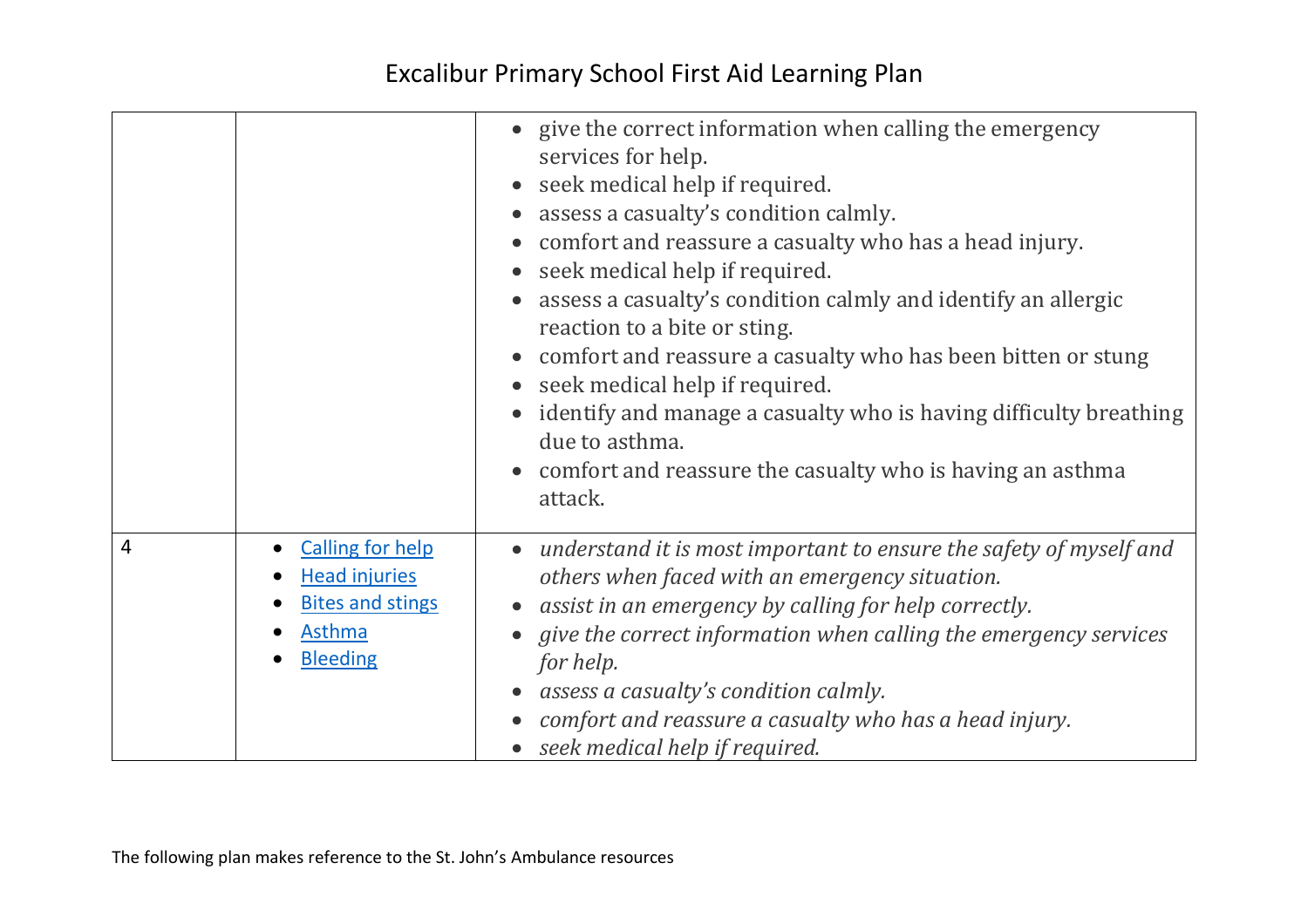|   |                                                                                                                                               | assess a casualty's condition calmly and identify an allergic<br>reaction to a bite or sting.<br>comfort and reassure a casualty who has been bitten or stung<br><i>identify and manage a casualty who is having difficulty breathing</i><br>due to asthma.<br>comfort and reassure the casualty who is having an asthma attack<br>seek medical help if required.<br>comfort and reassure a casualty who is bleeding.                                                                                                                                                                                                                                                                                                                                                                                                              |
|---|-----------------------------------------------------------------------------------------------------------------------------------------------|------------------------------------------------------------------------------------------------------------------------------------------------------------------------------------------------------------------------------------------------------------------------------------------------------------------------------------------------------------------------------------------------------------------------------------------------------------------------------------------------------------------------------------------------------------------------------------------------------------------------------------------------------------------------------------------------------------------------------------------------------------------------------------------------------------------------------------|
| 5 | <b>Calling for help</b><br>$\bullet$<br><b>Head injuries</b><br><b>Bites and stings</b><br><b>Asthma</b><br><b>Bleeding</b><br><b>Choking</b> | understand it is most important to ensure the safety of myself and<br>$\bullet$<br>others when faced with an emergency situation.<br>assist in an emergency by calling for help correctly.<br>give the correct information when calling the emergency services<br>for help.<br>assess a casualty's condition calmly.<br>comfort and reassure a casualty who has a head injury.<br>seek medical help if required.<br>assess a casualty's condition calmly and identify an allergic<br>reaction to a bite or sting.<br>comfort and reassure a casualty who has been bitten or stung<br>identify and manage a casualty who is having difficulty breathing<br>due to asthma.<br>comfort and reassure the casualty who is having an asthma attack<br>seek medical help if required.<br>comfort and reassure a casualty who is bleeding. |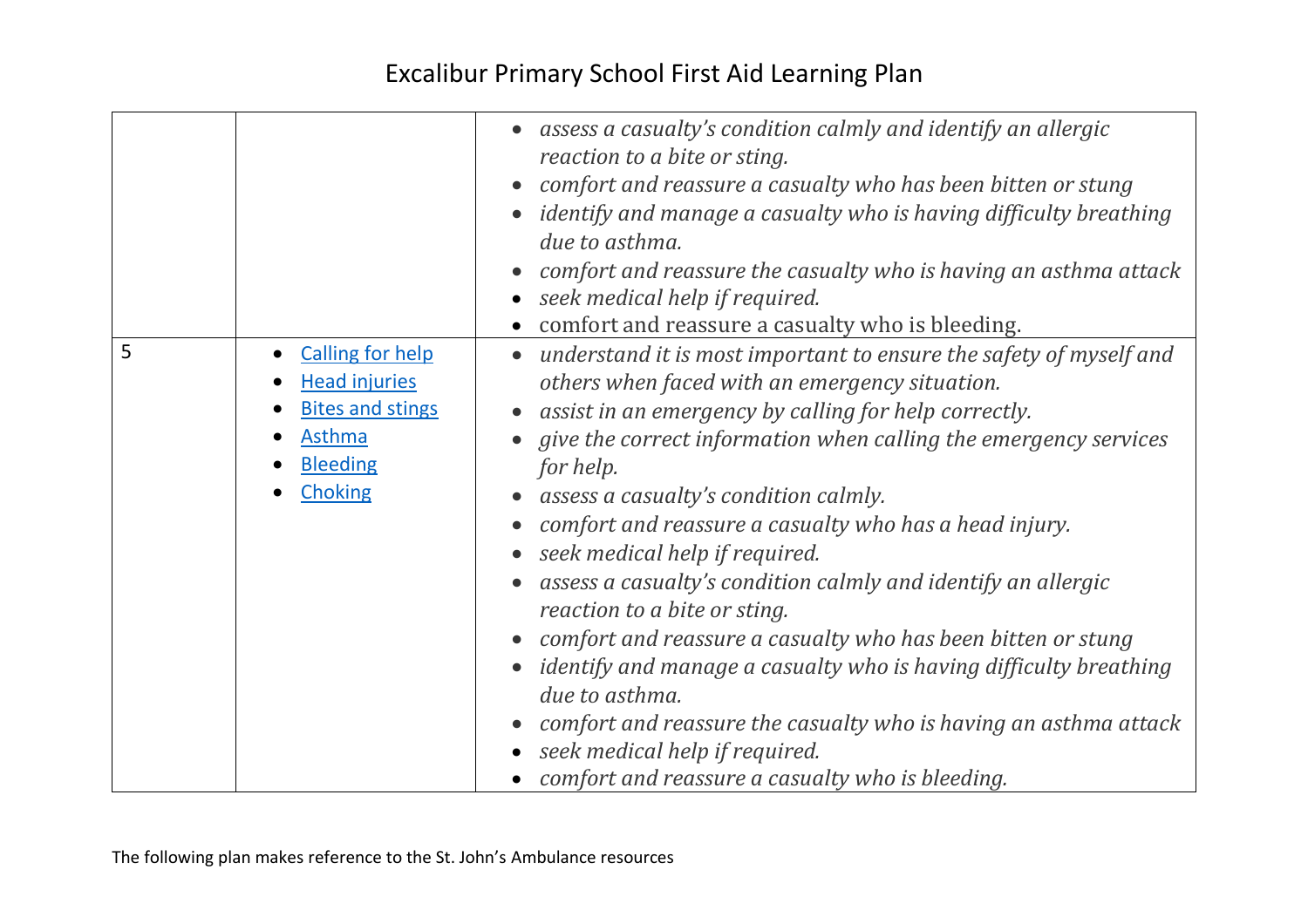|   |                                                                                                                                                                                      | recognise when someone is choking<br>administer first aid to a casualty that is choking (including back<br>blows and tummy thrusts)<br>seek medical help if required for a choking casualty.                                                                                                                                                                                                                                                                                                                                                                                                                                                                                                                                                                                                                                                                      |
|---|--------------------------------------------------------------------------------------------------------------------------------------------------------------------------------------|-------------------------------------------------------------------------------------------------------------------------------------------------------------------------------------------------------------------------------------------------------------------------------------------------------------------------------------------------------------------------------------------------------------------------------------------------------------------------------------------------------------------------------------------------------------------------------------------------------------------------------------------------------------------------------------------------------------------------------------------------------------------------------------------------------------------------------------------------------------------|
| 6 | <b>Calling for help</b><br><b>Head injuries</b><br><b>Bites and stings</b><br>Asthma<br><b>Bleeding</b><br><b>Choking</b><br><b>Basic Life Support</b><br>and Introduction<br>to CPR | understand it is most important to ensure the safety of myself and<br>others when faced with an emergency situation.<br>assist in an emergency by calling for help correctly.<br>give the correct information when calling the emergency services<br>for help.<br>assess a casualty's condition calmly.<br>comfort and reassure a casualty who has a head injury.<br>seek medical help if required.<br>assess a casualty's condition calmly and identify an allergic<br>reaction to a bite or sting.<br>comfort and reassure a casualty who has been bitten or stung<br><i>identify and manage a casualty who is having difficulty breathing</i><br>due to asthma.<br>comfort and reassure the casualty who is having an asthma attack<br>seek medical help if required.<br>comfort and reassure a casualty who is bleeding.<br>recognise when someone is choking |